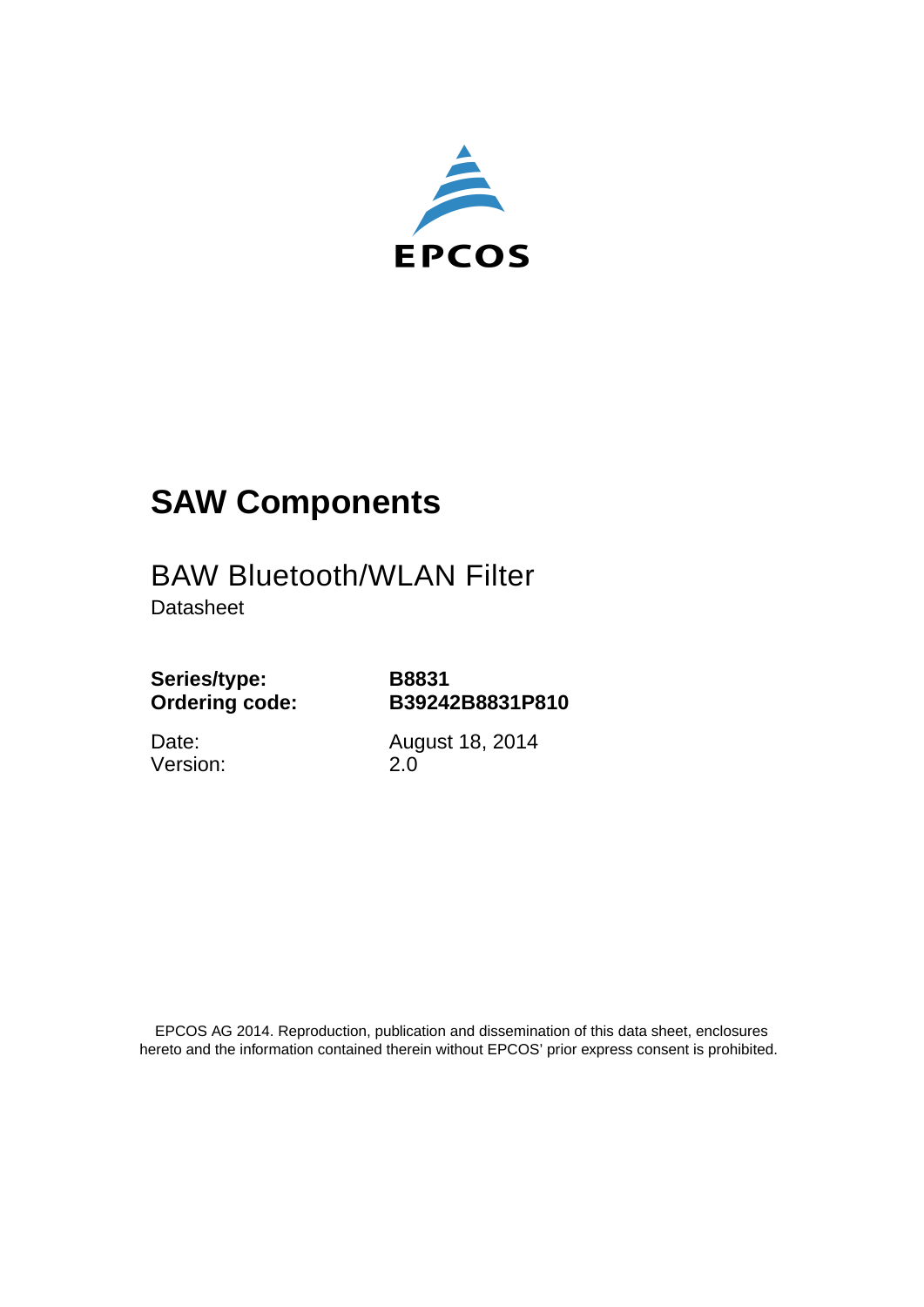

| <b>SAW Components</b>                                                                                                                                                                                                                                          |     | <b>B8831</b>                    |
|----------------------------------------------------------------------------------------------------------------------------------------------------------------------------------------------------------------------------------------------------------------|-----|---------------------------------|
| <b>BAW Bluetooth/WLAN Filter</b>                                                                                                                                                                                                                               |     | 2442.0 MHz                      |
| <b>Datasheet</b>                                                                                                                                                                                                                                               | SMO |                                 |
| <b>Application</b>                                                                                                                                                                                                                                             |     |                                 |
| Low-loss BAW RF single filter for Bluetooth/WLAN<br>with LTE Band 7 / Band 40 / Band 41 coexistence<br>Usable passband 79.0 MHz<br>■ Unbalanced to unbalanced operation<br>Excellent insertion loss<br>High out of band selectivity<br>■ Filter impedance 50 Ω |     | $\omega_{\mathcal{O}_{\infty}}$ |

#### **Features**

I

- Package size  $1.1 \times 0.9 \times 0.4$  mm<sup>3</sup>
- RoHS compatible
- Approximate weight 0.0012 g
- Package for **S**urface **M**ount **T**echnology (**SMT**)
- Ni, gold-plated terminals
- **E**lectrostatic **S**ensitive **D**evice (**ESD**)
- **Moisture Sensitivity Level 3 (MSL 3)**



#### **Pin configuration**

- 1 Input (unbalanced)
- 4 Output (unbalanced)
- 2,3,5,6 To be grounded

Please read cautions and warnings and important notes at the end of this document.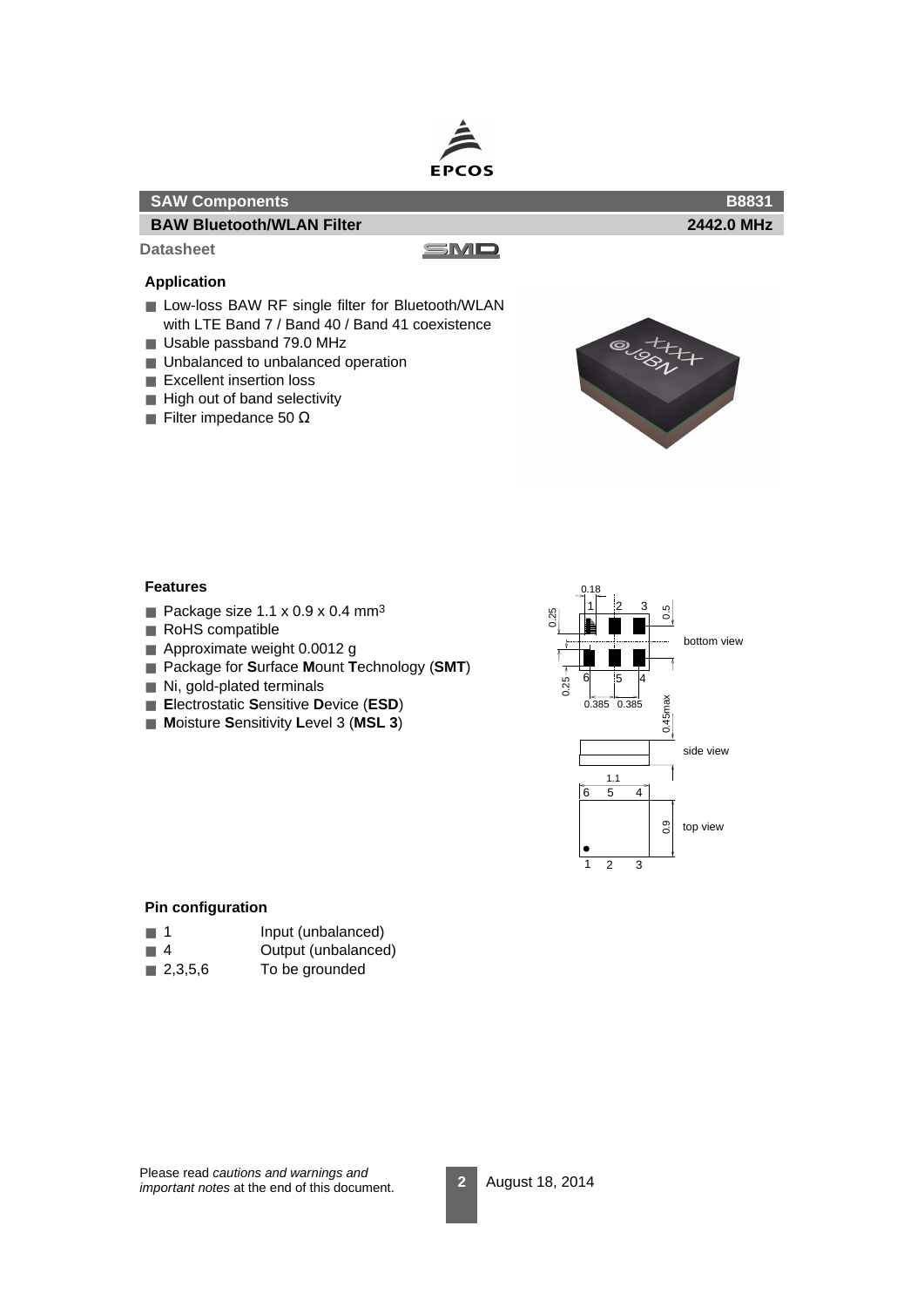

| <b>SAW Components</b>                                                    |                          |                               |                          | <b>B8831</b> |
|--------------------------------------------------------------------------|--------------------------|-------------------------------|--------------------------|--------------|
| <b>BAW Bluetooth/WLAN Filter</b>                                         |                          |                               |                          | 2442.0 MHz   |
| <b>Datasheet</b><br>SMO                                                  |                          |                               |                          |              |
| <b>Characteristics of Filter</b>                                         |                          |                               |                          |              |
| Temperature range for specification:<br>T.                               | $= -30$ °C to +85 °C     |                               |                          |              |
| Terminating source impedance:<br>$Z_{\rm S}$ =                           |                          | 50 $\Omega$ shunt coil 6.8 nH |                          |              |
| Terminating load impedance:                                              | $Z_1 =$                  | 50 $\Omega$ shunt coil 6.8 nH |                          |              |
|                                                                          |                          |                               |                          |              |
|                                                                          |                          | <b>B8831</b>                  |                          |              |
| <b>Characteristics</b>                                                   | min.                     | typ.<br>@ 25 °C               | max.                     |              |
| <b>Center frequency</b><br>$f_{\rm C}$                                   |                          | 2442.0                        |                          | <b>MHz</b>   |
| Maximum insertion attenuation - WLAN <sup>1)</sup> $\alpha_{\text{max}}$ |                          |                               |                          |              |
| 2403.1  2420.9 MHz (channel 1) <sup>1)</sup>                             |                          | 1.35                          | 2.1                      | dВ           |
| 2408.1  2425.9 MHz (channel 2) <sup>1)</sup>                             |                          | 1.2                           | 1.8                      | dB           |
| 2413.1  2465.9 MHz (channel 3-10) <sup>1)</sup>                          | $\overline{\phantom{0}}$ | 1.1                           | 1.7                      | dB           |
| 2453.1  2470.9 MHz (channel 11) <sup>1)</sup>                            | $\equiv$                 | 1.1                           | 1.9                      | dВ           |
| 2458.1  2475.9 MHz (channel 12) <sup>1)</sup>                            |                          | 1.3                           | $2.2\,$                  | dB           |
| 2463.1  2480.9 MHz (channel 13) 1)                                       |                          | 1.65                          | 2.9                      | dВ           |
| <b>VSWR (Input and Output)</b>                                           |                          |                               |                          |              |
| 2403.1  2475.9 MHz (channel 1-12)                                        |                          | 1.8                           | 2.4                      |              |
| 2463.1  2480.9 MHz (channel 13)                                          |                          | 1.8                           |                          |              |
| <b>Attenuation</b><br>α                                                  |                          |                               |                          |              |
| 100.0  1805.0 MHz                                                        | 34                       | 36                            |                          | dB           |
| 1805.0  2170.0 MHz                                                       | 35                       | 37                            |                          | dВ           |
| 2300.0  2360.0 MHz <sup>2)</sup>                                         | 34                       | 38                            | $\overline{\phantom{0}}$ | dВ           |
| 2360.0  2365.0 MHz <sup>2)</sup>                                         | 38                       | 45                            |                          | dB           |
| 2365.0  2370.0 MHz 2)                                                    | 40                       | 47                            |                          | dВ           |
| 2496.0  2501.0 MHz <sup>2)</sup>                                         | $17^{3}$                 | 43                            | $\overline{\phantom{0}}$ | dB           |
| 2500.0  2505.0 MHz 2)                                                    | $43^{3}$                 | 60                            | $\overline{\phantom{0}}$ | dВ           |
| 2505.0  2550.0 MHz <sup>2)</sup>                                         | 50                       | 57                            |                          | dB           |
| 2550.0  2570.0 MHz <sup>2)</sup>                                         | 47                       | 50                            |                          | dB           |
| 2570.0  2620.0 MHz <sup>2)</sup>                                         | 44                       | 48                            | $\overline{\phantom{0}}$ | dB           |
| 2620.0  2690.0 MHz <sup>2)</sup>                                         | 44                       | 47                            |                          | dВ           |
| 4800.0  5805.0 MHz                                                       | 20                       | 27                            |                          | dB           |
| 7200.0  7500.0 MHz                                                       | 20                       | 28                            | $\overline{\phantom{0}}$ | dВ           |
| <b>2nd Harmonics</b>                                                     |                          |                               |                          |              |
| CW tone at input, 2442 MHz, 22 dBm                                       |                          | -63                           |                          | dBc          |

<sup>2)</sup> Averaged value of linear S-parameter over 5 MHz 3) +25˚C to +85˚C

Please read cautions and warnings and important notes at the end of this document.

1) Averaged values within each WiFi channel width of 17.8 MHz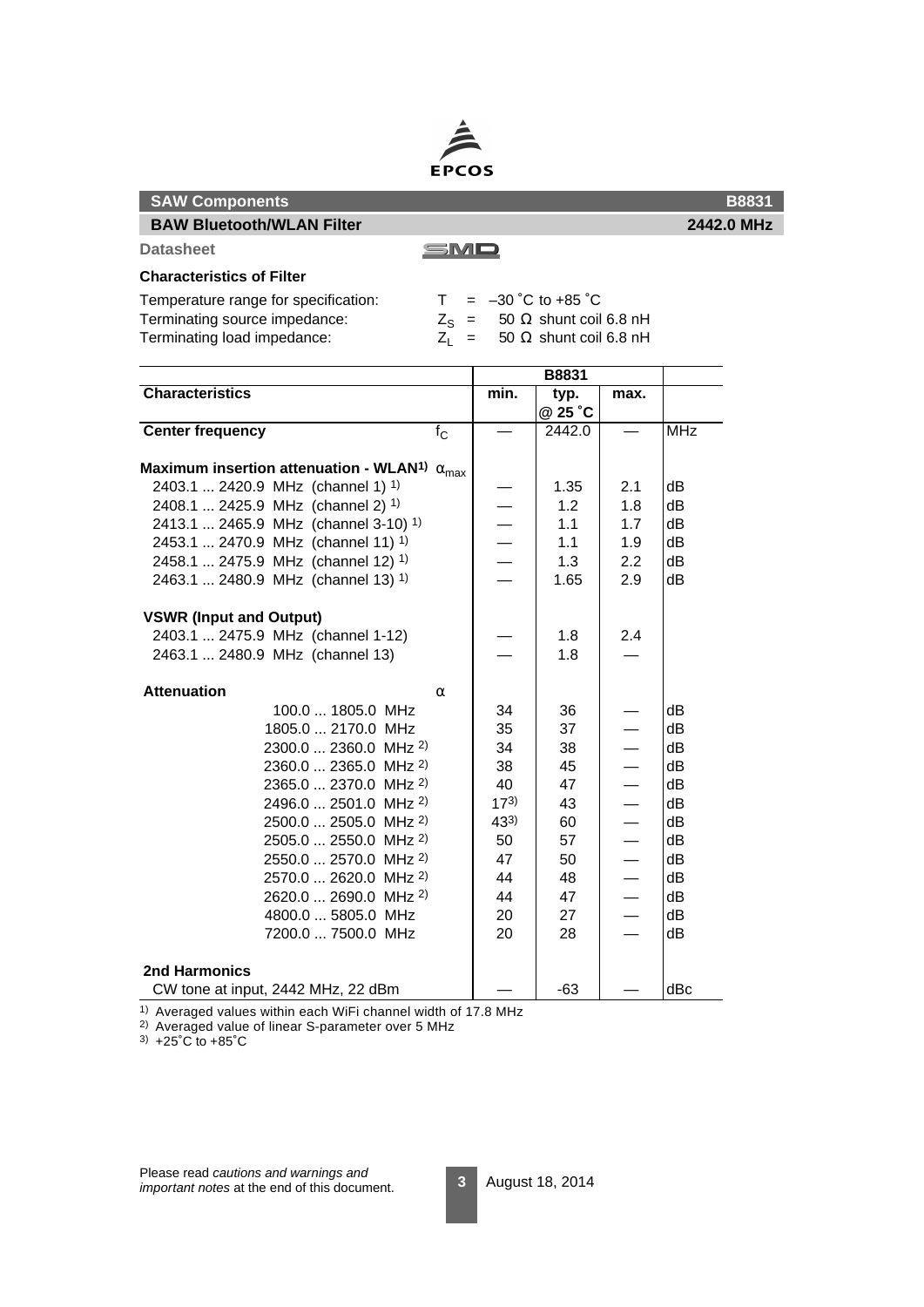

| <b>SAW Components</b>            |           |  | <b>B8831</b> |
|----------------------------------|-----------|--|--------------|
| <b>BAW Bluetooth/WLAN Filter</b> |           |  | 2442.0 MHz   |
| <b>Datasheet</b>                 | SMD       |  |              |
| <b>Maximum ratings</b>           |           |  |              |
| Operable temperature range       | $-30/+85$ |  |              |

| Operable temperature range |                             | <u>JULIUJ</u>    | ັ               |                             |
|----------------------------|-----------------------------|------------------|-----------------|-----------------------------|
| Storage temperature range  | stg                         | $-40/+90$        |                 |                             |
| DC voltage                 | $\rm V_{DC}$                | (51)             | ν               |                             |
| ESD voltage                | $\mathsf{V}_{\mathsf{ESD}}$ | $50^{2}$         | ν               | Machine Model               |
|                            |                             | $300^{3}$        | V               | Human Body Model            |
|                            |                             | 600 <sup>4</sup> |                 | <b>Charged Device Model</b> |
| Input power at PIN1        |                             | 26               | dB <sub>m</sub> | 20 MHz OFDM signal, 65°C,   |
| channel 1 to channel 13    |                             |                  |                 | 5000 hr                     |

1) 168h Damp Heat Steady State acc. to IEC60068-2-67 Cy

2) acc. to JESD22-A115B (MM - Machine Model), 10 negative & 10 positive pulses

3) acc. to JESD22-A114F (HBM - Human Body Model), 1 negative & 1 positive pulses

4) acc. to JESD22-C101C (CDM - Field Induced Charged Device Model), 3 negative & 3 positive pulses

#### **Matching network**

 $L_{in} = 6.8$  nH

 $L_{\text{out}} = 6.8 \text{ nH}$ 

Recommendation to use TDK MLG0603 P-series

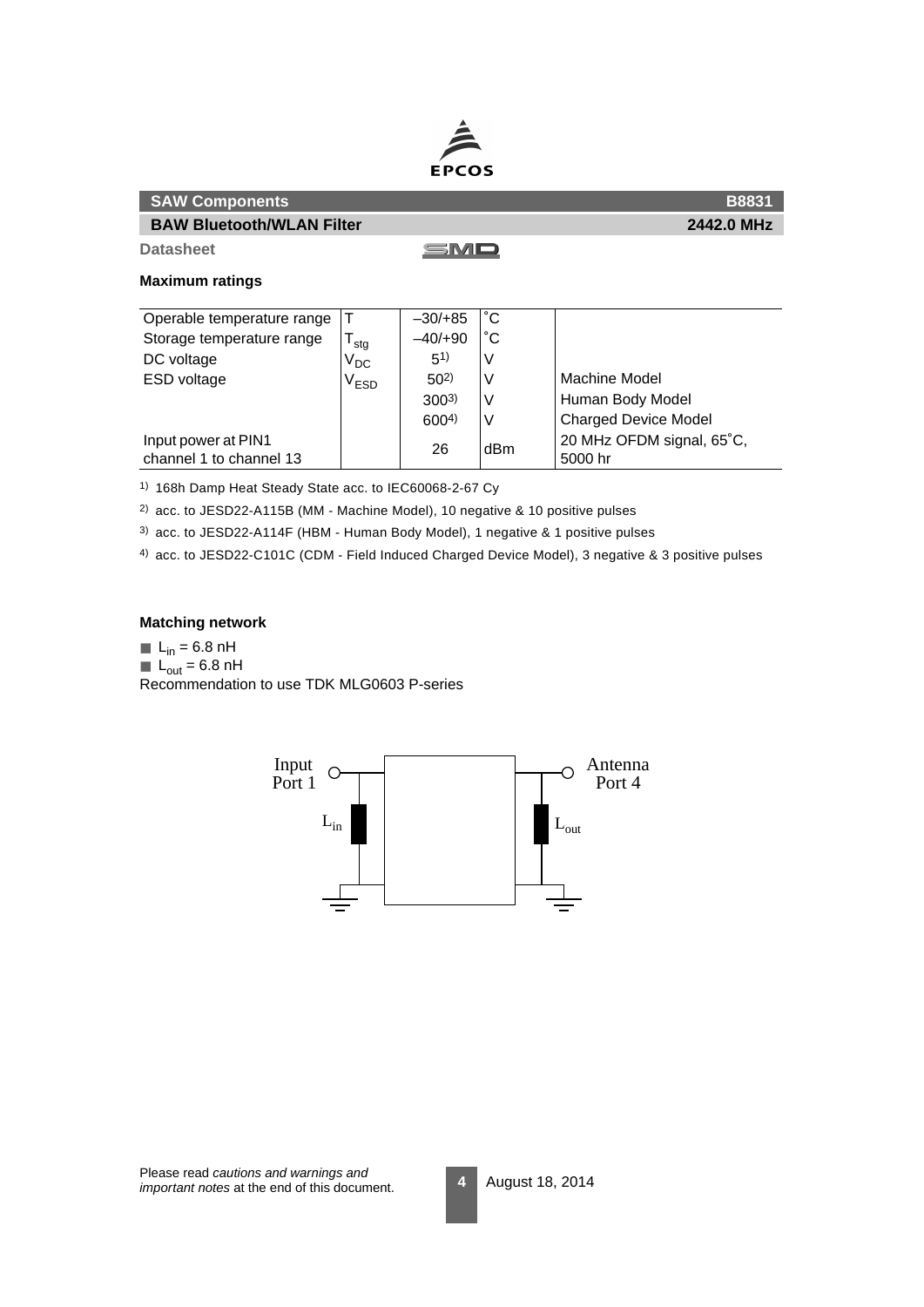

Please read cautions and warnings and important notes at the end of this document.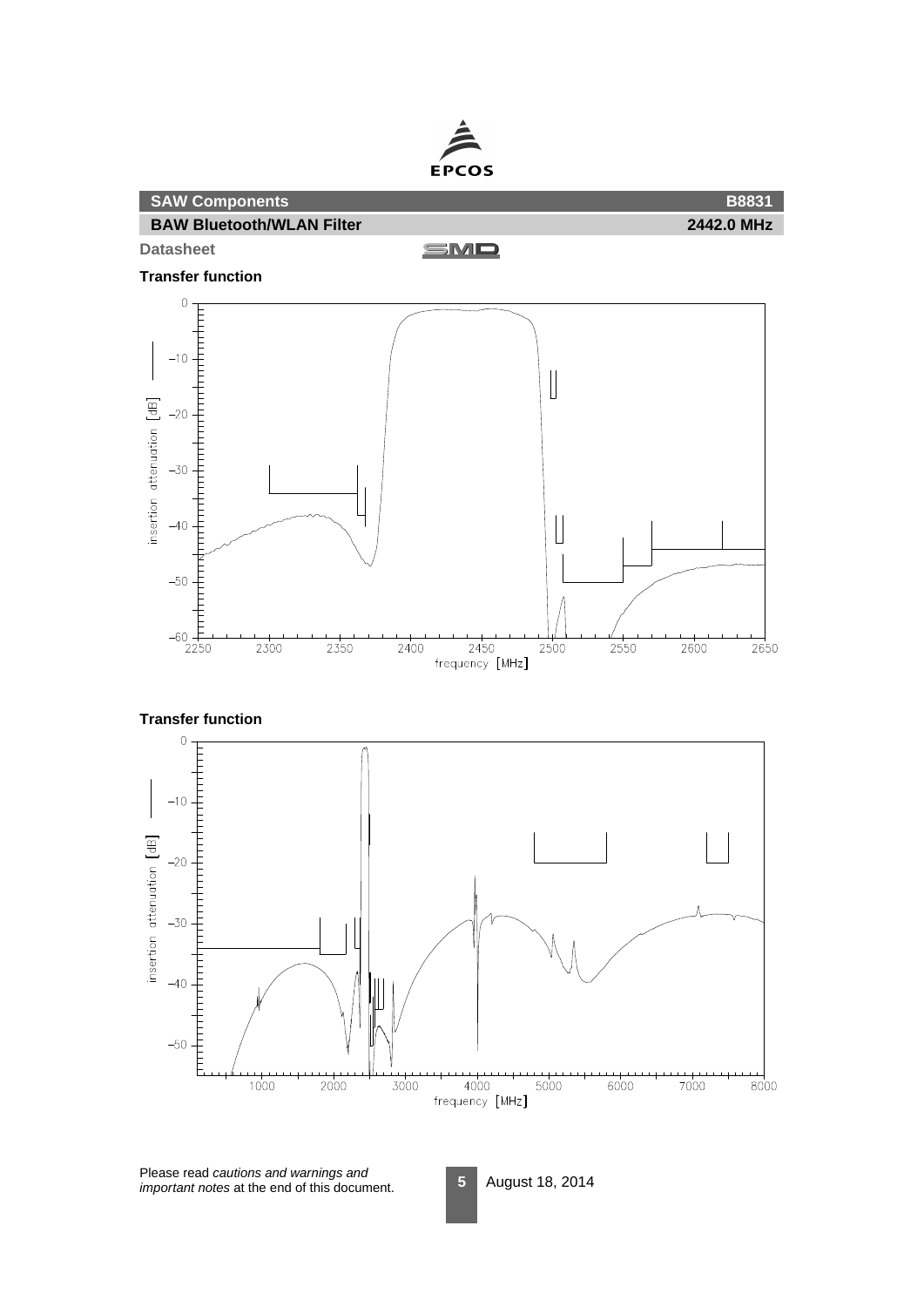



Please read cautions and warnings and important notes at the end of this document.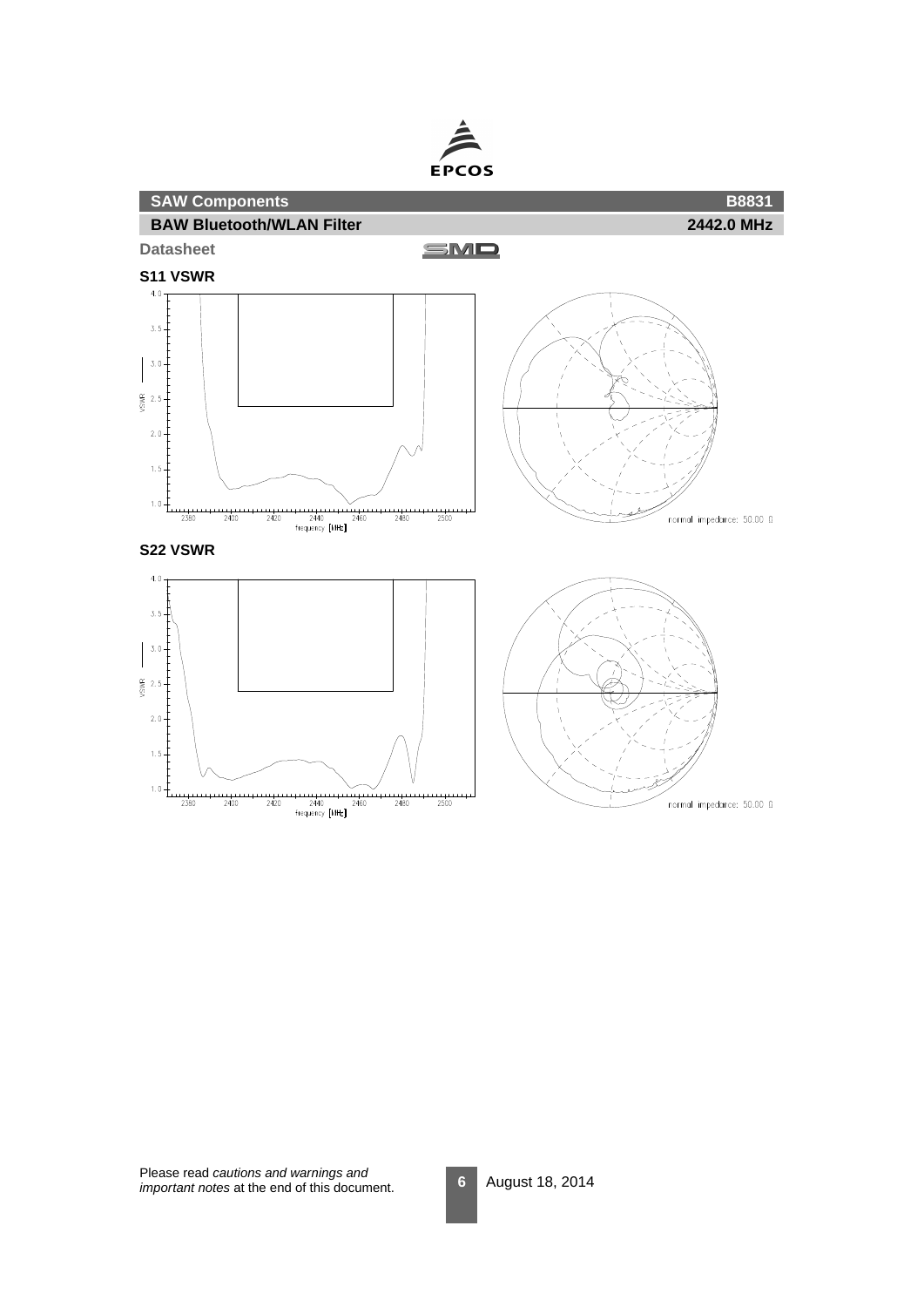

**BAW Bluetooth/WLAN Filter**

SMD

**Datasheet References**

| <b>Type</b>                | B8831                                                                                                                                                                                                                                                                                                                                                                                                                                                      |
|----------------------------|------------------------------------------------------------------------------------------------------------------------------------------------------------------------------------------------------------------------------------------------------------------------------------------------------------------------------------------------------------------------------------------------------------------------------------------------------------|
| <b>Ordering code</b>       | B39242B8831P810                                                                                                                                                                                                                                                                                                                                                                                                                                            |
| <b>Marking and package</b> | C61157-A8-A162                                                                                                                                                                                                                                                                                                                                                                                                                                             |
| Packaging                  | F61074-V8255-Z000                                                                                                                                                                                                                                                                                                                                                                                                                                          |
| Date codes                 | L 1126                                                                                                                                                                                                                                                                                                                                                                                                                                                     |
| <b>S-parameters</b>        | B8831_HD_WB_UN.s2p<br>See file header for port/pin assignment table.                                                                                                                                                                                                                                                                                                                                                                                       |
| <b>Soldering profile</b>   | S 6001                                                                                                                                                                                                                                                                                                                                                                                                                                                     |
| <b>RoHS</b> compatible     | RoHS-compatible means that products are compatible with the<br>requirements according to Art. 4 (substance restrictions) of Di-<br>rective 2011/65/EU of the European Parliament and of the<br>Council of June 8th, 2011, on the restriction of the use of certain<br>hazardous substances in electrical and electronic equipment<br>("Directive") with due regard to the application of exemptions as<br>per Annex III of the Directive in certain cases. |
| <b>Moldability</b>         | Before using in overmolding environment, please contact your<br>EPCOS sales office.                                                                                                                                                                                                                                                                                                                                                                        |
| <b>Matching coils</b>      | See Inductor pdf-catalog<br>http://www.tdk.co.jp/tefe02/coil.htm#aname1<br>and Data Library for circuit simulation<br>http://www.tdk.co.jp/etvcl/index.htm                                                                                                                                                                                                                                                                                                 |

**For further information please contact your local EPCOS sales office or visit our webpage at www.epcos.com .**

### **Published by EPCOS AG**

**Systems, Acoustics, Waves Business Group P.O. Box 80 17 09, 81617 Munich, GERMANY**

EPCOS AG 2014. This brochure replaces the previous edition.

For questions on technology, prices and delivery please contact the Sales Offices of EPCOS AG or the international Representatives.

Due to technical requirements components may contain dangerous substances. For information on the type in question please also contact one of our Sales Offices.

Please read cautions and warnings and important notes at the end of this document.